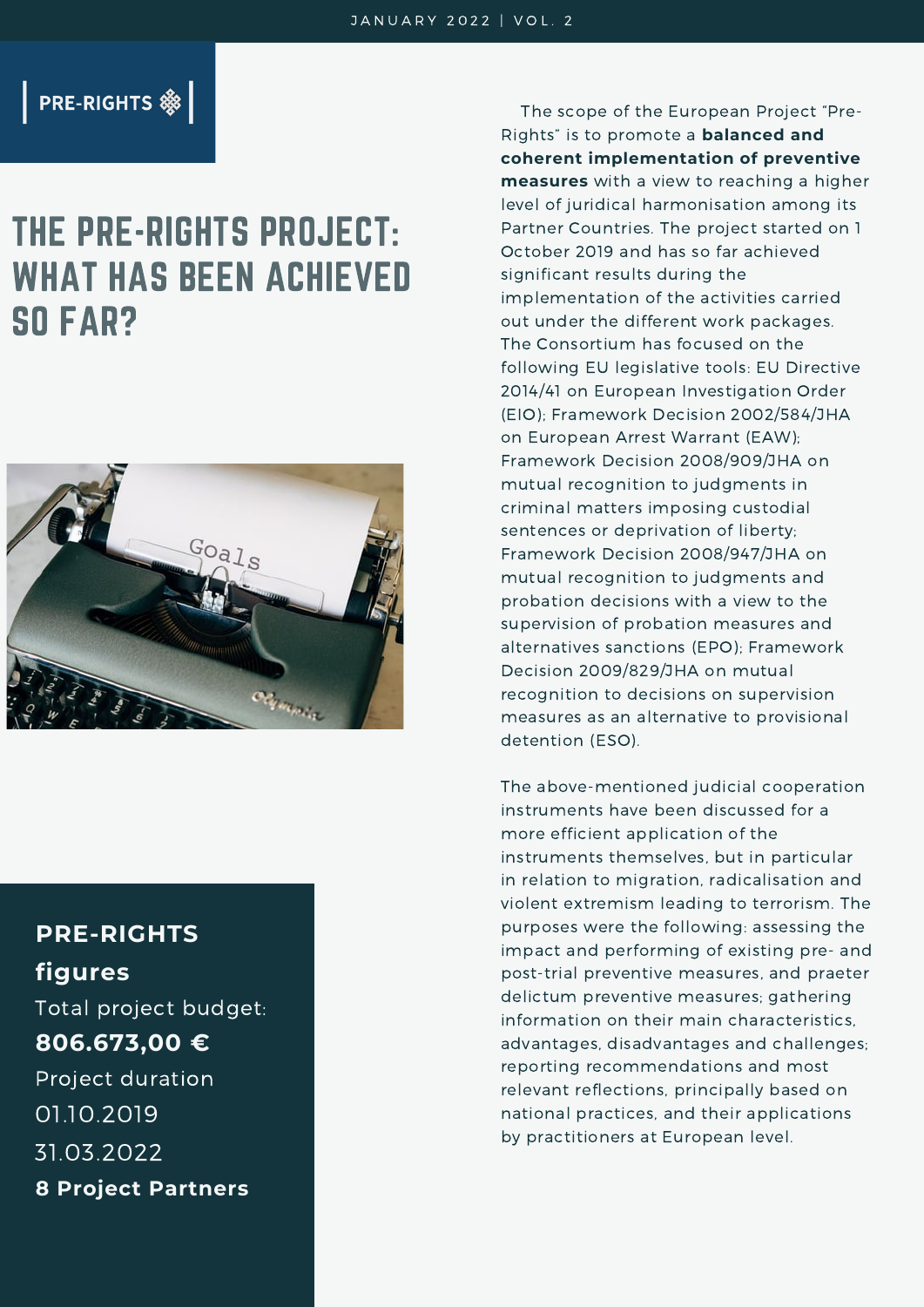#### JANUARY 2022 | VOL. 2



Pre-trial and post-trial measures are not treated by the Judiciary in all Member States, as they should be, because they usually involve heavy limitations to the **rights of the defendant**. *Praeter delictum* measures, usually less invasive than pre-trial measures, are treated by Administrative Authorities (Law Enforcement Agencies), Intelligence Services, or by the Judiciary.

In this framework, special regard is reserved to terrorism-related offences and to the threat of inmate radicalisation. Useful remarks shall be dedicated to the suitable implementation of the fundamental instruments of judicial cooperation, namely the European Arrest Warrant, the European Investigation Order, the European Supervision Order, and the Mutual Recognition of Custodial Sentences, in the field of preventive measures.

As a first level approach to prevent the mentioned risks, there is a need for social and cultural prevention that could be complied through all levels of educational systems (school, sport and cultural institutions). The second level is represented by intelligence services. The third level is covered by pre-trial preventive measures, trial or/and post-trial preventive measures, of administrative and/or the judicial nature or of s.c. "hybrid" nature, inside or outside the penitentiary system. A combination of the various preventive measures would be very useful.

Special attention was reserved - in relation to each specific issue - to respecting the necessary **balance between priority respect for fundamental human rights and assurance for public and private security**; and to the need in achieving a clearer definition among security and judicial authorities in prevention policies.

As a matter of fact, the project highlighted that there were significant differences from country to country concerning preventive measures to be used, on the basis of each country's history and legal system. A deep communication and setting of common goals between police and civil society would be helpful.

# MORE INFO ON PROJECT TOPICS AT ...

Latest news & events https://www.prerights.eu/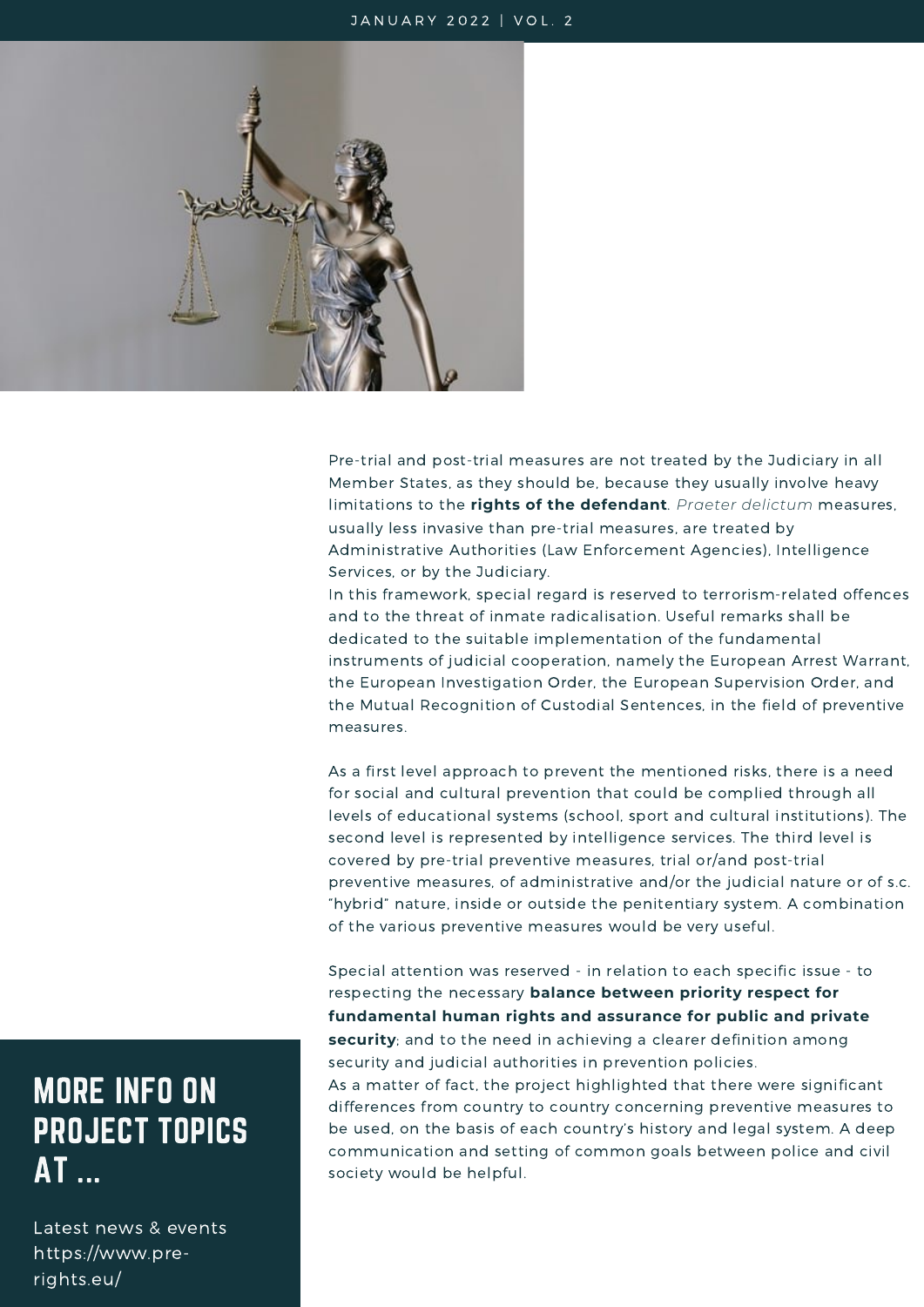### PRE-RIGHTS ACTIVITIES: FOCUS GROUPS AND LIVING LABS



Within PRE-RIGHTS, Lawyers, Judges, NGOs specialised in this field, representatives of the Police Academy and the University have so far had the opportunity to exchange views - during **dedicated Focus Groups and Judicial Living Labs (JLLs)**, having a national and transnational focus, depending on the cases. Focus Groups and JLLs represented valid occasions to gather inputs from first-line practitioners and to draw a detailed picture of the set of preventive measures and their application in different EU countries.

Namely, Focus Groups organised within PRE-RIGHTS in February were composed of representatives of Ministries, Judges and Courts, Prosecutors, practitioner-organisations, and law enforcement agencies, confronted with the implementation of the EU Directives and Framework Decisions to exchange and provide additional information on the challenges and obstacles arising during the implementation process. The experts had the opportunity to exchange experiences on agency legitimacy and power, preventive measures in prison and civil society prevention responsibility.

To get a broad spectrum of information, these focus group meetings were virtually held in selected partner countries. The outcomes will serve as a fundament for developing the juridical research. This was also an opportunity to gather a first impression on the survey designed to gather a deeper insight into practitioner's perspectives, regarding the enforcement of preventive measures in cases of radicalisation and violent extremism, leading to terrorism.

# MORE INFO ON PROJECT TOPICS AT ...

Latest news & events https://www.prerights.eu/